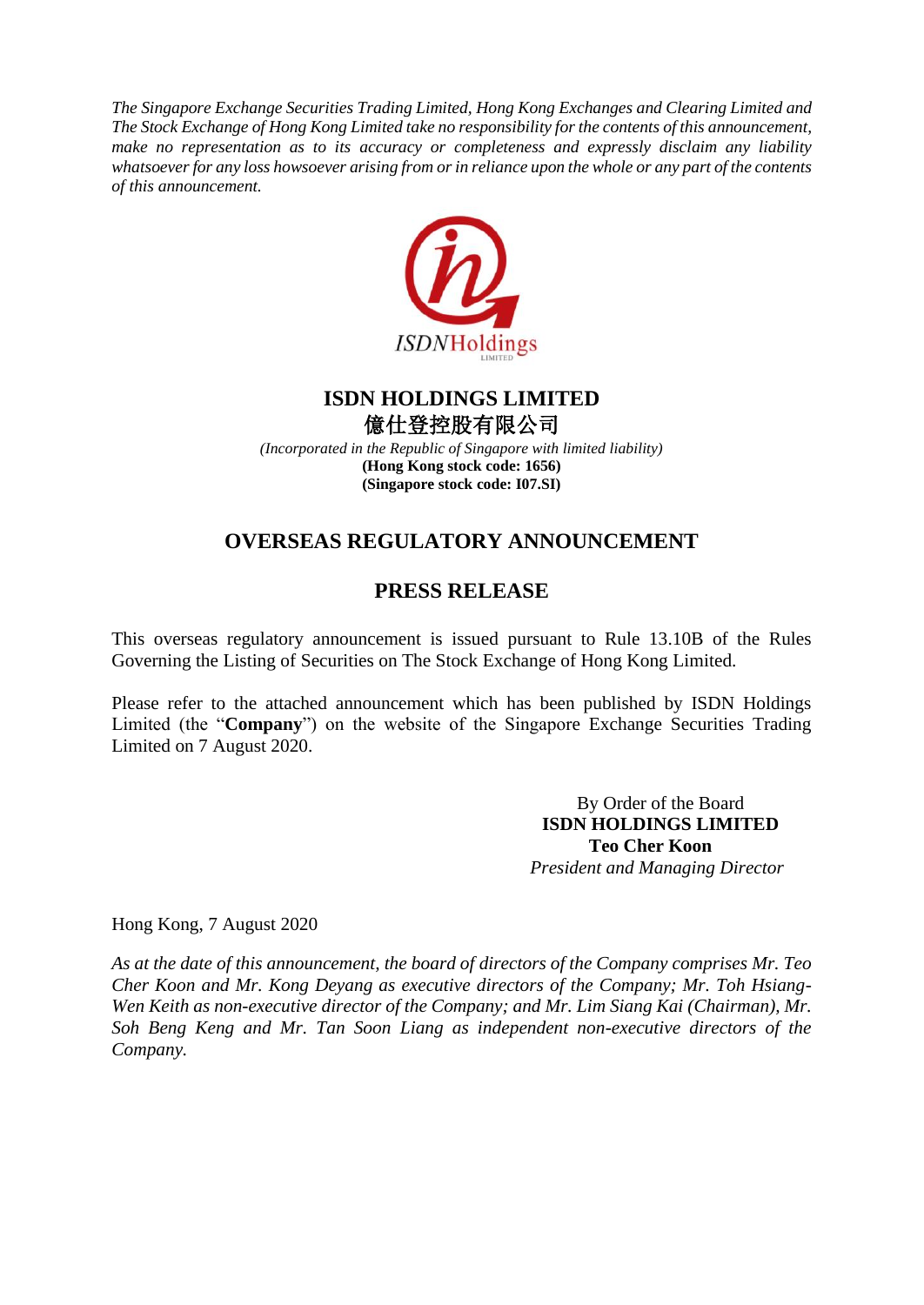

## **MEDIA RELEASE**

# **ISDN Holdings reports 72.5% growth in earnings to S\$9.6 million 1H2020**

- 1H2020 revenue surged 13.8% year-on-year ("**YoY**") to S\$167.2 million, driven by solid performance in both ISDN's core industrial automation business and emerging hydropower business.
- ISDN delivered revenue growth while reducing operational expenses and increasing its share of profit of associates, resulting in a 72.5% YoY increase in profit attributable to shareholders for 1H2020
- ISDN remains confident in its long-term growth strategy of ascending the industrial automation value chain and maintaining positive group diversification while ensuring the health and safety of all employees.

**Singapore, 7 August 2020** – ISDN Holdings Limited ("**ISDN**", and with its subsidiaries, the "**Group**"), a leading industrial automation firm, today announced its financial results for the six months ended 30 June 2020 ("**1H2020**").

### **Financial Overview**

| (S\$'000)                                  |         |         | YoY              |
|--------------------------------------------|---------|---------|------------------|
|                                            | 1H2020  | 1H2019  | Change<br>$(\%)$ |
| <b>Revenue</b>                             | 167,185 | 146,963 | 13.8             |
| <b>Gross Profit</b>                        | 41,335  | 37,399  | 10.5             |
| <b>Gross Profit Margin (%)</b>             | 24.7    | 25.4    | $(0.7)$ ppt      |
| <b>Operating Expenses#</b>                 | 26,862  | 27,542  | (2.5)            |
| <b>Profit Before Tax</b>                   | 16,633  | 10,921  | 52.3             |
| <b>Profit Attributable to Shareholders</b> | 9,572   | 5,548   | 72.5             |
| <b>Net Profit Margin* (%)</b>              | 7.7     | 5.7     | $2.0$ ppt        |

ppt – percentage points

# – Operating expenses comprise distribution costs and administrative expenses

\* – Net profit margin calculates the portion of the net profit to overall revenue, and not the portion of profit attributable to shareholders to overall revenue

ISDN's overall revenue grew by 13.8% YoY to S\$167.2 million in 1H2020. The Group saw:

• Broad-based increases in demand for its core motion control solutions across Singapore, Malaysia, and Vietnam;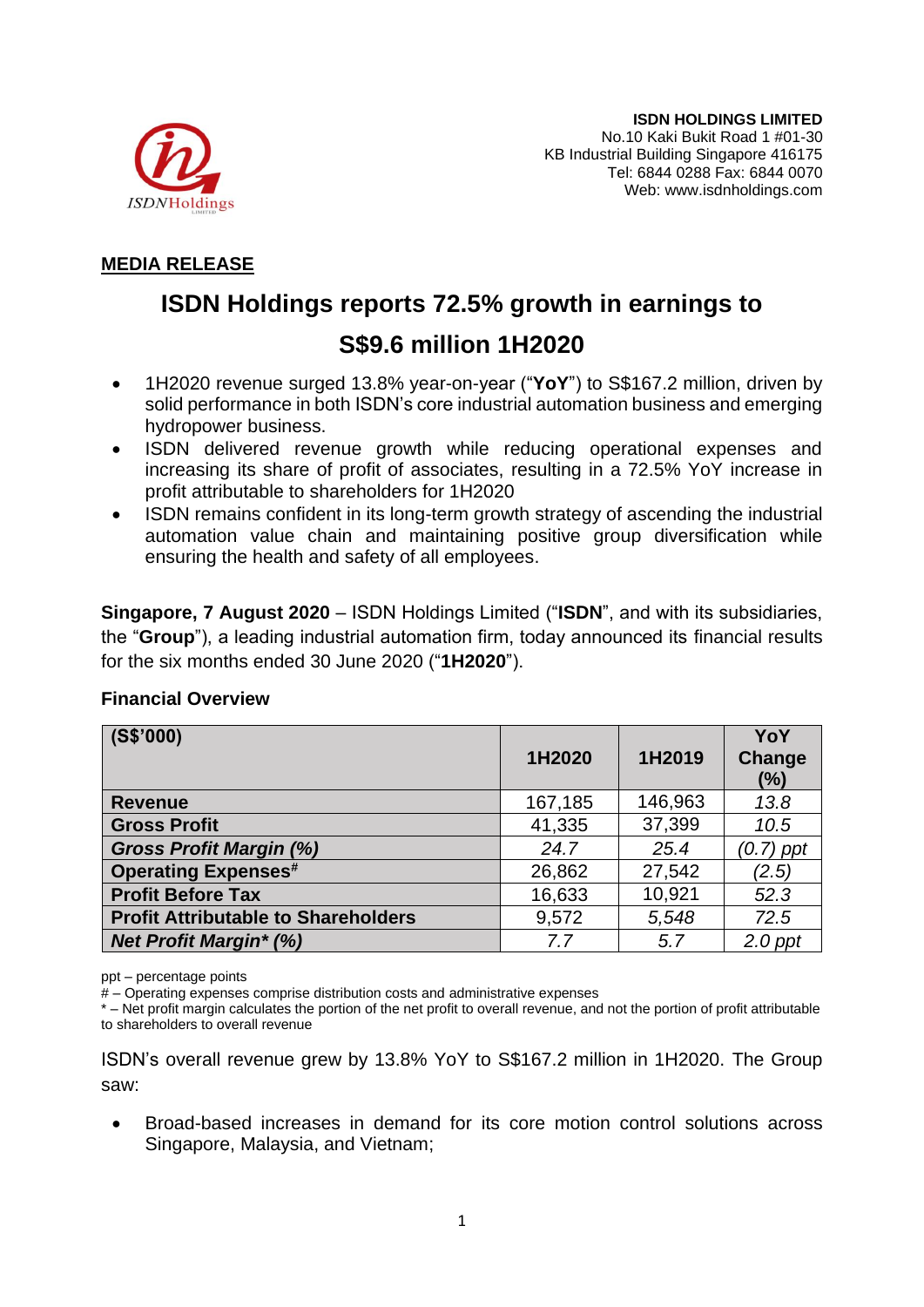- A solid return of demand in the People's Republic of China (the "**PRC**") despite the challenging extended lockdown period earlier in the year; and
- Growth in construction revenue as its mini-hydropower plants in Indonesia made gradual progress towards commercialisation.

ISDN is satisfied that its long-term focus on growth markets, together with its geographical and business diversification, has delivered business resilience in a volatile global market environment.

Gross profit increased 10.5% YoY to S\$41.3 million, driven by overall revenue growth. Gross profit margin declined slightly from 25.4% to 24.7% YoY for 1H2020. Excluding the effects from the construction of the mini-hydropower plants that are under the service concession agreement, gross profit margin for ISDN would have been at 27.1% which is higher than 25.8% in 1H2019, indicating better margins for the Group's core business.

The Group's operating expenses decreased by 2.5% YoY to S\$26.9 million for 1H2020, as a result of lower distribution expenses offset by an increase in administrative expenses. Specifically, distribution expenses fell by 6.7% YoY to S\$11.5 million mainly due to lower expenses for office, personnel, and travel, while administrative expenses grew by 1.0% YoY to S\$15.4 million attributable to consolidation of subsidiaries, increase in professional fees and depreciation of right-of-use assets.

As a result of the above, the Group posted a profit before tax of S\$16.6 million for 1H2020 compared to S\$10.9 million from 1H2019 and delivered a net profit of S\$12.9 million and net profit attributable to shareholders of S\$9.6 million for 1H2020 (1H2019: S\$8.3 million and S\$5.5 million respectively).

### **Business Update**

ISDN's core industrial automation business delivered solid growth despite an extended lockdown period in the PRC. The Group attributes its diversified customer base across Asia, and the long-term demand for its industrial automation products for its resilient performance in 1H2020.

Despite the COVID-19 triggered disruptions, ISDN continued to further its diversification strategy. In May 2020, the Group partnered German company ERST Project GmbH to deliver effective disinfectant solutions to aid in the fight against COVID-19 in Asia. ISDN has since secured major deals with Centurion Corporation, The Science Park, and the Public Transport Company, with multiple disinfecting projects with cleaning companies across the city-state. The Group believes that, given the long-term nature of this worsening coronavirus epidemic, the demand for surface disinfectants will increase<sup>1</sup> and this new venture holds much promise.

<sup>1</sup> HR Asia: [https://hrasiamedia.com/featured-news/2020/as-the-covid-19-battle-remains-long-drawn-how-can-asia-pacific-leaders-protect](https://hrasiamedia.com/featured-news/2020/as-the-covid-19-battle-remains-long-drawn-how-can-asia-pacific-leaders-protect-employee-well-being/)[employee-well-being/](https://hrasiamedia.com/featured-news/2020/as-the-covid-19-battle-remains-long-drawn-how-can-asia-pacific-leaders-protect-employee-well-being/)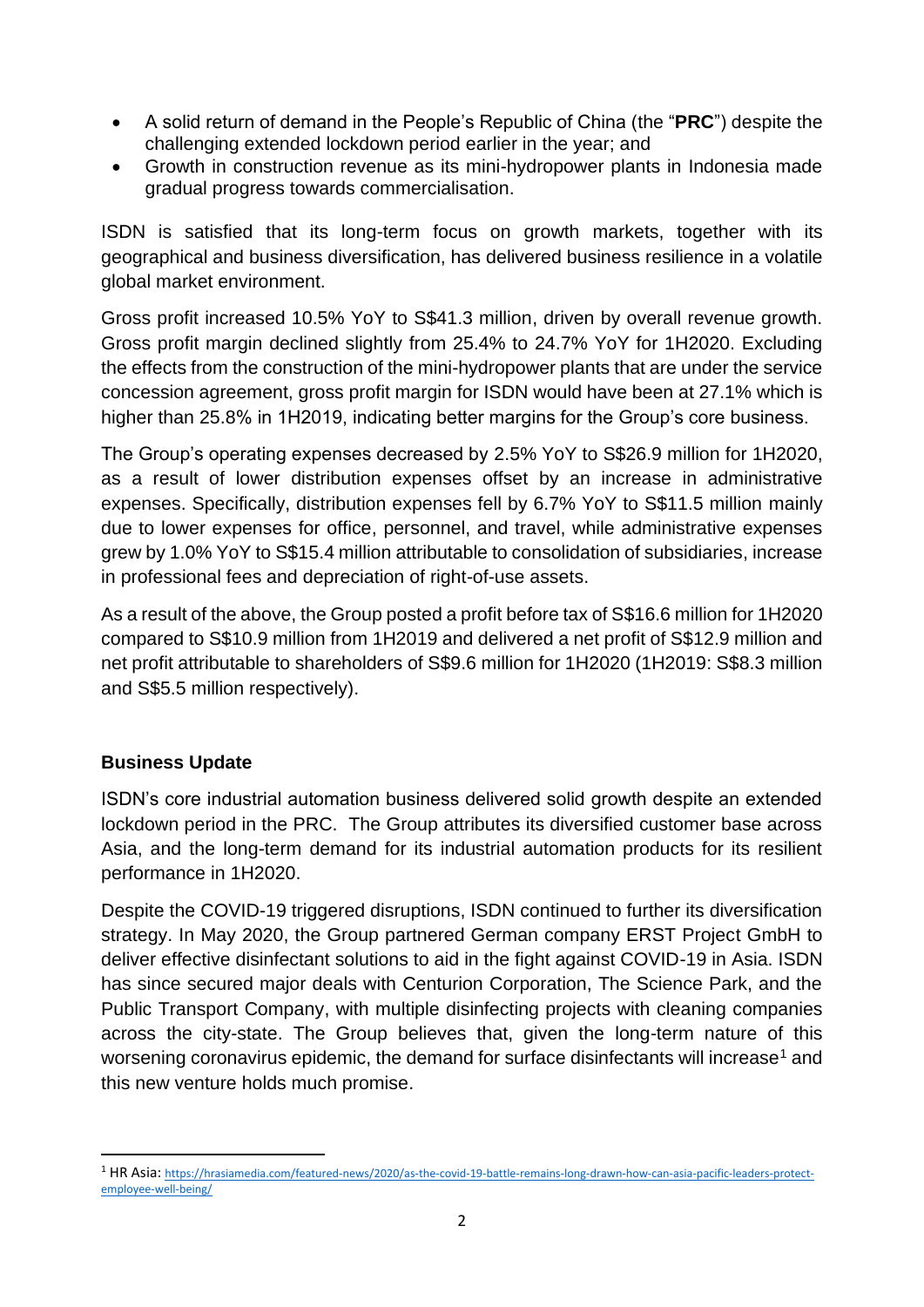The Group's hydropower plant business made significant progress from the beginning of 2020, as reflected by growth in construction revenue from the Group's energy business. However, since the Indonesian government-imposed travel restrictions in April this year due to the coronavirus situation, the Group's hydropower plant business have witnessed some disruptions and the completion dates of our two hydropower plant projects have been extended.

Beyond the short-to-medium term coronavirus risk, COVID-19 has also accelerated the pace of cloud-based solutions in Asia<sup>2</sup>, giving rise to greater adoption of advanced and automated processes for factory automation, boding well for the Group's core industrial automation business in the long term.

**Mr Teo Cher Koon, ISDN's Managing Director and President,** said**,** *"We are pleased to have kept our workforce healthy and delivered solid growth on our diversification strategy during this tumultuous first half of 2020. Our core industrial automation business has recovered well from the COVID-19 impact, and we are seeing increasing demand from the Southeast Asia region, as well as China.* 

Looking ahead, we expect the pace of technology advancement to quicken and we will continue building out our strategic roadmap to buffer these medium-term volatilities and seize the long-term opportunities of Industry 4.0."

*This news release is to be read in conjunction with the Group's announcement concurrently posted on SGXNET.*

- End -

<sup>2</sup> Accelerating cloud adoption in post-COVID-19 Asia

<https://www.bangkokpost.com/business/1942612/accelerating-cloud-adoption-in-post-covid-19-asia>